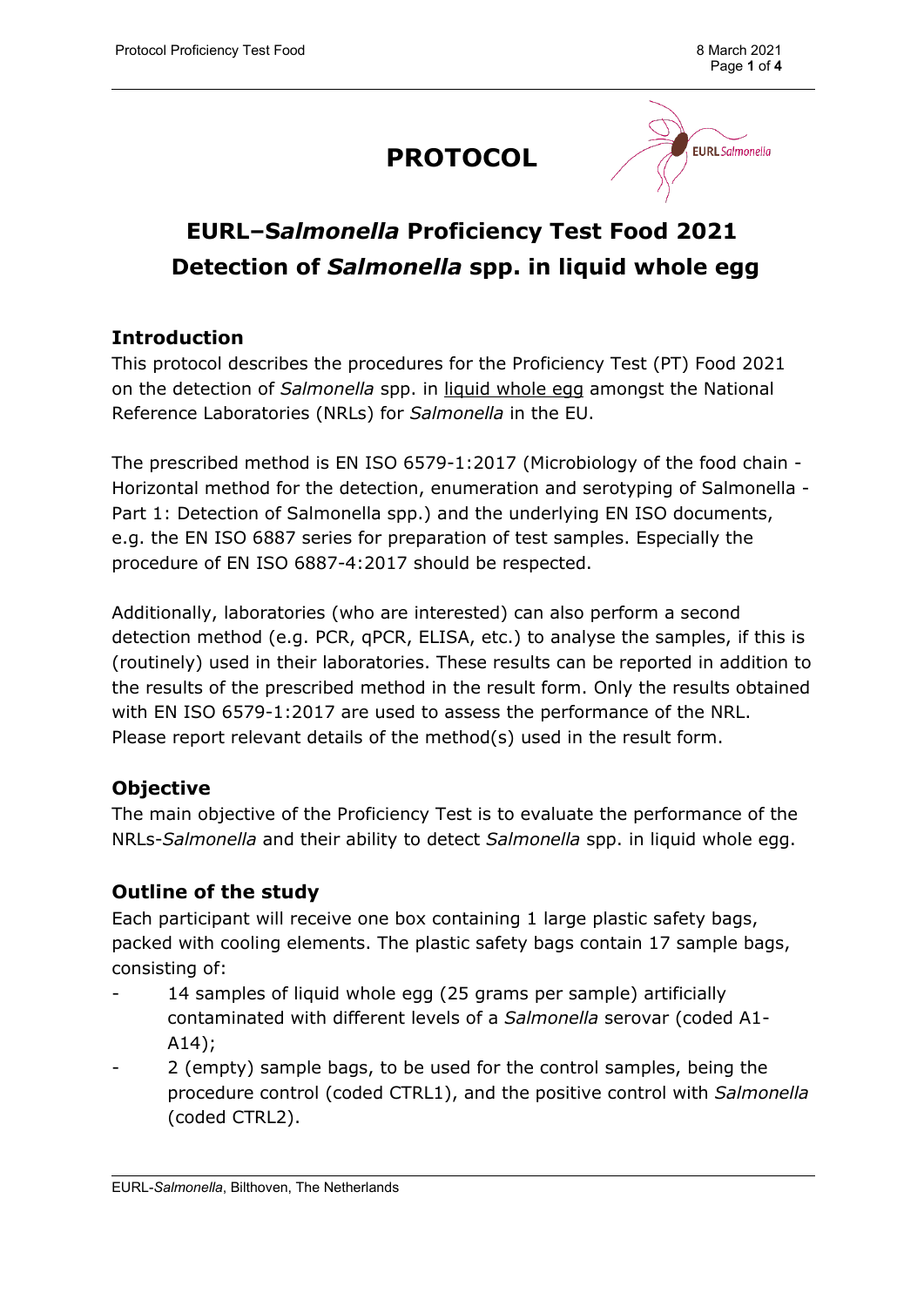1 sample bag containing a small electronic temperature recorder (coded with your labcode).

#### **Upon arrival of the parcel:**

- **all 17 sample bags have to be stored at 3°C (± 2 °C) until the day of analyses (8 March 2021).**
- **Please store the temperature recorder together with the liquid whole egg samples.**

The sample bag containing a small electronic temperature recorder will measure the temperature during transport and storage of the samples at the laboratory. The safety bag and temperature recorder will be coded with your lab code. **You are urgently requested to return this complete sample bag with temperature recorder (and lab code) to the EURL-***Salmonella***, at the day your laboratory starts the study (8 March 2021)**. For this purpose a return envelope with a preprinted address label of the EURL-*Salmonella* is included.

The performance of the PT will start on Monday 8 March 2021.

#### **The media to be used for this study will not be supplied by the EURL-***Salmonella*

#### **Relevant documents**

- Protocol 'EURL–*Salmonella* Proficiency Test Food 2021. Detection of *Salmonella* spp. in liquid whole egg' (this document)
- Short guidance on the electronic submission of data in the result form for the EURL-*Salmonella* Proficiency Test
- Copy of the question on the result form: 'Result form EURL-Salmonella PT Food 2021'
- EN ISO 6579-1:2017. Microbiology of the food chain Horizontal method for the detection, enumeration and serotyping of *Salmonella* - Part 1: Detection of *Salmonella* spp.
- ISO 6887-1 & 4:2017 Microbiology of food and animal feeding stuffs Preparation of test samples, initial suspension and decimal dilutions for microbiological examination. Part 1: General rules for the preparation of the initial suspension and decimal dilutions. Part 4: Specific rules for the preparation of miscellaneous products.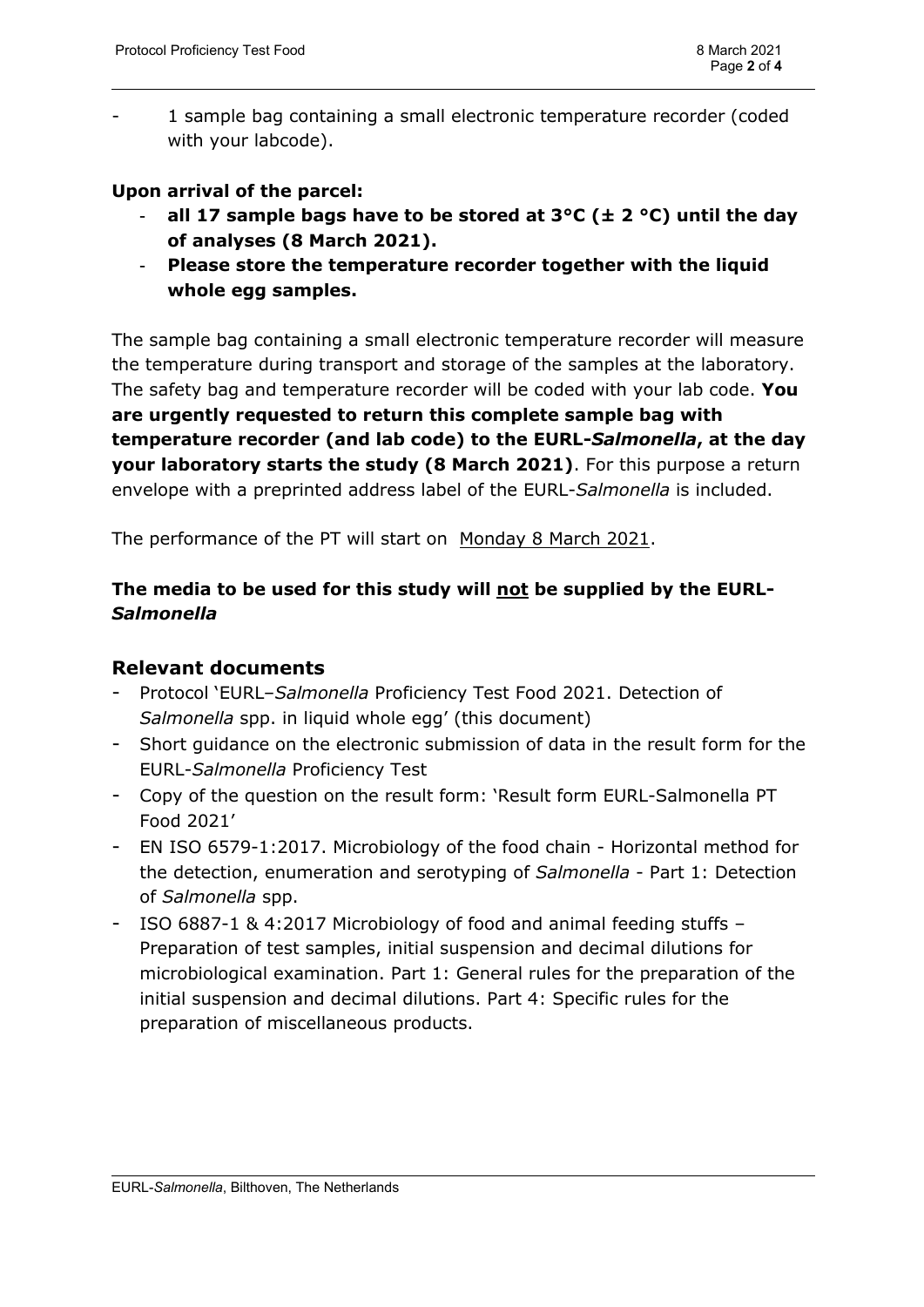#### **Reporting**

All data have to be reported through the result form. The link will be sent by email to the participants.

Submission of data has to be finalised on **31 March 2021** (23:59 h CET) at the latest. **Mind that the result form is no longer accessible after this deadline!** In case you foresee problems with the deadline, please contact us beforehand.

In case of deviating results, the EURL-*Salmonella* may ask the NRLs to send additional information or to perform additional tests. Therefore, we ask to conserve one *Salmonella* confirmed colony from each positive sample (A1-A14 and CTRL 1 and 2).

The EURL will prepare a summary report soon after the study to inform all NRLs on the overall results.